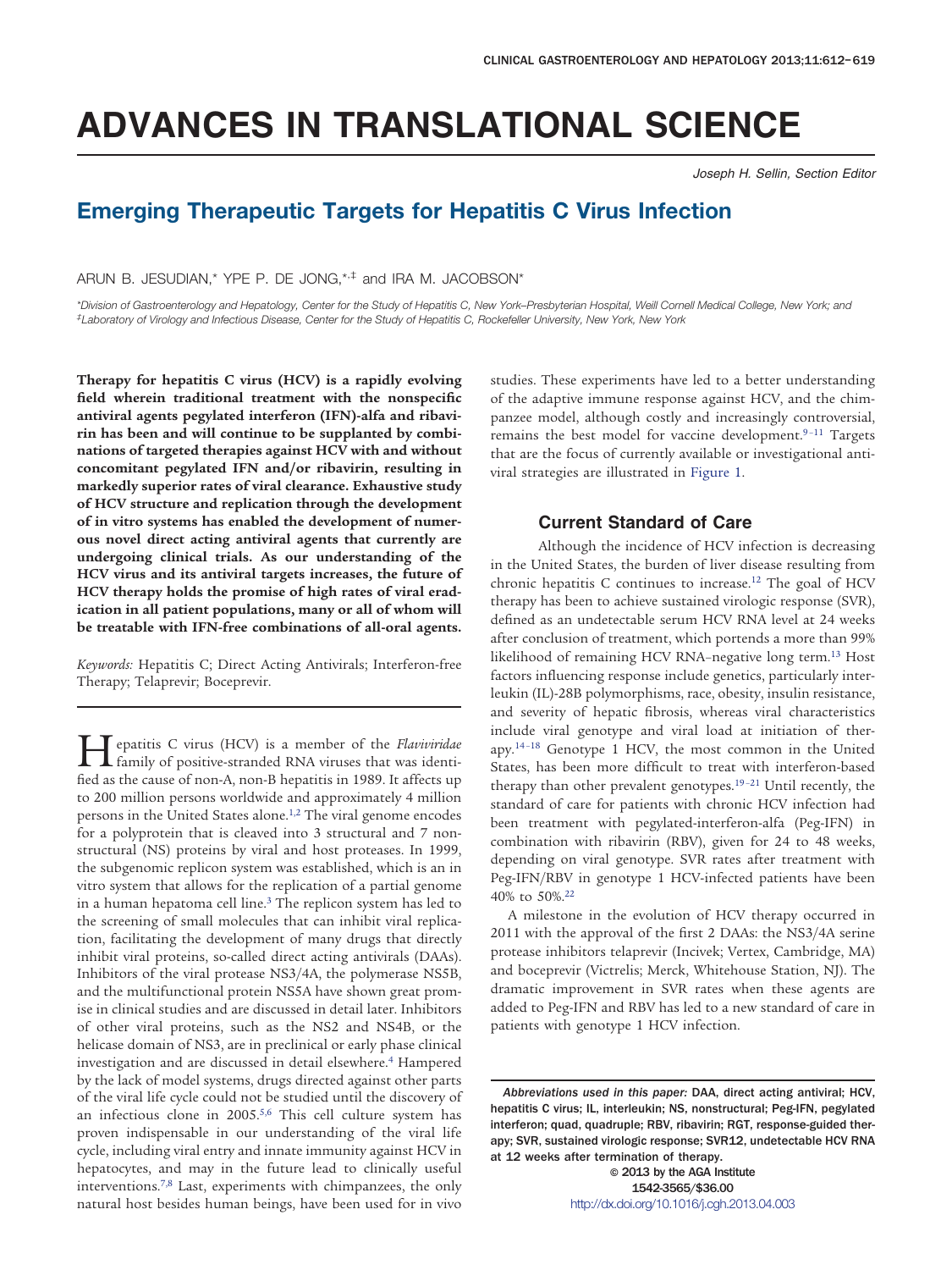

<span id="page-1-0"></span>Figure 1. Current antiviral targets in the HCV life cycle. HCV requires several entry factors to infect hepatocytes. After the virus has entered the cell, its RNA genome, which contains the 5' untranslated region where the microRNA 122 (miR-122) binds, is released. Subsequent translation of one open reading frame (ORF) results in the expression of the polyprotein. This is cleaved into structural proteins core, E1, and E2, and the NS proteins p7, NS2, NS3, NS4A, NS4B, NS5A, and NS5B. The proteins NS3 through NS5B form the replication complex (*shaded pink*), which also includes host factor cyclophilin A. Currently approved DAAs target the NS3/4A serine protease. Additional protease inhibitors, as well as NS5B polymerase and NS5A inhibitors, have completed or currently are being evaluated in phase 3 trials; other drugs in these classes are in earlier phases of development. Inhibitors of cyclophilin A, miR-122, NS4B, and SRB1, or other entry factors represent alternative strategies that have been studied to variable degrees and may become useful in the future. Adapted with permission from C.M. Rice. C, core protein; CD81, cluster of differentiation 81; E1/E2, envelope protein 1/2; EGFR, epidermal growth factor receptor; ER, endoplasmic reticulum; IRES, internal ribosome entry site; LDLR, low density lipoprotein receptor; NS, nonstructural; SRB1, scavenger receptor B1.

#### *Telaprevir*

The ADVANCE (A New Direction in HCV Care: A Study of Treatment Naïve Hepatitis C patients with Telaprevir) study showed significantly higher SVR rates in treatment-naive patients who were given telaprevir-based regimens compared with those who received Peg-IFN/RBV alone.<sup>23</sup> The duration of therapy was determined by viral response to treatment, a concept known as response-guided therapy (RGT). The REALIZE (Retreatment of Patients with Telaprevir-based Regimen to Optimize Outcomes) trial showed that treatment-experienced patients achieved higher SVR rates when telaprevir was added to the re-treatment regimen compared with Peg-IFN and RBV alone, with prior relapsers having higher rates of SVR than responders[.24](#page-5-12) The most significant side effects of telaprevir are anemia and rash.

Telparevir is now approved for use at a dose of 750 mg 3 times a day given in combination with Peg-IFN/RBV for 12 weeks followed by RGT (Peg-IFN/RBV for an additional 12 or 36 weeks, depending on viral response) in noncirrhotic treatment-naive patients and prior relapsers or followed by 36 weeks of Peg-IFN/RBV in prior partial or null responders, as well as patients with cirrhosis[.25](#page-5-13) Recent results from the OPTIMIZE study in treatment-naive patients showed that twice-daily dosing of telaprevir 1125 mg had equivalent efficacy to 3 times per day dosing[.26](#page-5-14)

#### *Boceprevir*

The benefit of adding boceprevir to Peg-IFN/RBV in treatment-naive patients was established in the SPRINT-2 (Serine Protease Inhibitor Therapy) trial, and in prior partial responders and relapsers in the RESPOND-2 trial (Retreatment with HCV Serine Protease Inhibtor Boceprevir and PegIntron/ Rebetol)[.27,28](#page-5-15) These trials also established the foundation for RGT with boceprevir treatment. The most significant side effect of boceprevir is anemia.

Boceprevir is now approved for the treatment of genotype 1 HCV at a dose of 800 mg 3 times per day in combination with Peg-IFN/RBV[.29](#page-5-16) All patients receive a 4-week lead-in period of Peg-IFN/RBV, and boceprevir in combination with Peg-IFN/ RBV is added thereafter. Duration is determined by RGT based on the HCV RNA level at treatment weeks 8 through 24. Total treatment duration ranges from 28 weeks to 36 or 48 weeks based on prior treatment status and viral response.

# **Upcoming Direct Acting Antiviral Therapies**

Telaprevir and boceprevir will be followed by other oral targeted therapies with various combinations of potency, barrier to resistance, side-effect profiles, and convenience of administration. These newer agents are being evaluated for use in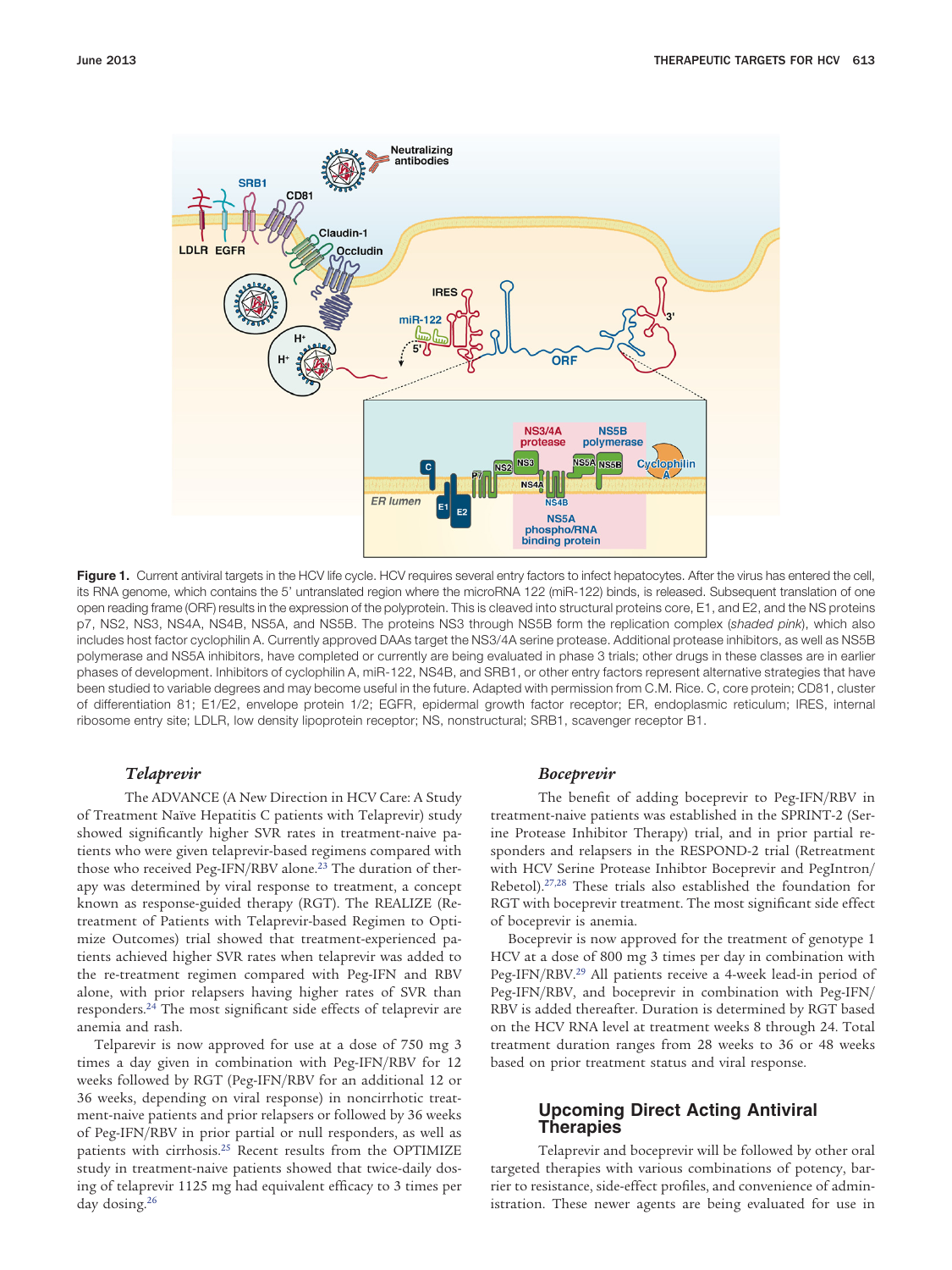combination with Peg-IFN/RBV and also in combination with other DAAs in IFN-free regimens. A recurrent theme with the protease and NS5A inhibitors is the difference in barrier to resistance and, in some cases, difference in potency between genotype 1 subtypes. HCV genotype 1a has a greater propensity to become resistant to either of these classes than genotype 1b, resulting in higher rates of response in patients with genotype 1b to several agents in these classes either combined with peg-IFN and RBV (including telaprevir and boceprevir) or in some IFN-free regimens studied to date. Nucleotide polymerase inhibitors have a higher barrier to resistance than the other classes of drugs enumerated earlier. The following is a brief summary of many of the most promising new DAAs currently in development, categorized by type of regimen, with emphasis placed on larger trials or those illustrating proof of concept.

#### *One Direct Acting Antiviral Plus Peg-Interferon/Ribavirin*

Regimens containing DAAs from several classes combined with Peg-IFN/RBV have resulted in SVR rates that are significantly higher than those attained by Peg-IFN/RBV alone. These classes include protease inhibitors, nucleotide polymerase inhibitors, and NS5A inhibitors. The most extensively studied class studied has been the protease inhibitors.

Simeprevir (formerly TMC435) is an NS3/4A protease inhibitor in an advanced stage of development. In the PILLAR study in treatment-naive patients, SVR rates were 75% to 86% across 4 arms of simeprevir-containing therapy vs 65% with Peg-IFN and RBV alone.<sup>30</sup> In the ASPIRE study in prior treatment-experienced patients, simeprevir at a dose of 150 mg/d combined with Peg-IFN and RBV yielded an SVR in 85% of prior relapsers, 75% of partial responders, and 51% of null responders compared with 37%, 9%, and 19% with Peg-IFN/RBV alone.<sup>31</sup> Simeprevir is administered once daily and is unassociated with incremental anemia or rash, which can complicate therapy with the currently available protease inhibitors. Hyperbilirubinemia associated with an effect of the drug on transporters may be seen. Phase 3 trials have been completed and results are pending at the time of writing.

Faldaprevir is a protease inhibitor administered once daily. Treatment-naive genotype 1 patients were evaluated in the SILEN-C1 study, yielding SVR rates of 71% to 83%, with the highest SVR seen in patients receiving 240 mg daily without a 3 day lead-in arm[.32](#page-5-19) The control group had an SVR rate of 56%. In the SILEN-C2 study of prior nonresponders (relapsers excluded), response rates ranged from 27% to 41% across 3 active treatment arms[.33](#page-5-20) Side effects of faldaprevir include rash and predominantly indirect hyperbilirubinemia. Phase 3 data are awaited.

Danoprevir is an NS3/4A protease inhibitor that was studied in the DAUPHINE trial in combination with Peg-IFN/RBV in treatment-naive genotype 1 and 4 HCV patients.<sup>34</sup> When given at doses of 200, 100, or 50 mg boosted by ritonavir 100 mg twice daily for 24 weeks, preliminary undetectable HCV RNA at 12 wks after termination of therapy (SVR12) (now generally considered equivalent to SVR at 24 weeks) were 93%, 83%, and 67%, respectively, in genotype 1 (analysis with missing data excluded), and 100% in genotype 4. Rates of withdrawal because of adverse events were similar between the danoprevir and control arms.

Daclatasvir (formerly BMS-790052) is an NS5A replication complex inhibitor that is being studied in combination with Peg-IFN/RBV in treatment-naive patients with genotypes 1 and 4 HCV in the COMMAND-1 trial.<sup>35</sup> When given at a dose of 20 or 60 mg daily in combination with Peg-IFN/RBV for 48 weeks, SVR rates were 64% to 65% in genotype 1 patients compared with 36% in patients receiving Peg-IFN/RBV alone. Higher SVR rates were seen in genotype 1b than in genotype 1a patients. The 60-mg dose has been selected for further development.

Sofosbuvir (formerly GS-7977) is a nucleotide NS5B polymerase inhibitor that combines potency with a high barrier to resistance that was studied in combination with Peg-IFN/RBV in the PROTON study, with a 90% rate of SVR with a responseguided regimen that resulted in nearly all the patients receiving 24 weeks of therapy.<sup>36</sup> In the subsequent ATOMIC trial, when sofosbuvir was given at a dose of 400 mg daily in combination with Peg-IFN/RBV for 12 or 24 weeks in treatment-naive patients with genotypes 1, 4, and 6 HCV, SVR12 rates were 90% or greater[.37](#page-5-24) Sofosbuvir generally was well tolerated with no identified serious adverse events and low rates of discontinuation secondary to adverse events. A phase 3 trial of Peg-IFN, RBV, and sofosbuvir for 12 weeks is in progress.

# *Two Direct Acting Antivirals Plus Peg-Interferon/Ribavirin (Quadruple Therapy)*

Recent studies have demonstrated high SVR rates when a combination of 2 distinct DAAs with different protein targets are added to Peg-IFN/RBV in what is now referred to as 4-agent or quadruple (quad) therapy. Treatment-naive patients were treated with a quad regimen in the ZENITH study, which evaluated a combination of telaprevir and a non-nucleoside polymerase, VX-222, with Peg-IFN/RBV.<sup>38</sup> Lower and higher doses of VX-222 resulted in SVR rates of 83% and 90%, respectively.

The results of quad therapy in prior nonresponders have been notable. When the NS5A replication complex inhibitor, daclatasvir, was combined with asunaprevir, an NS3 protease inhibitor, along with Peg-IFN/RBV in prior null responders with genotype 1 HCV, SVR rates were 90% to 95%[.39](#page-6-1) Danoprevir with ritonavir boosting and mericitabine, a nucleotide NS5B polymerase inhibitor, were combined with Peg-IFN/RBV in prior partial and null responders with genotype 1 HCV in the MATTERHORN study[.40](#page-6-2) In patients who received the 4-drug regimen, SVR rates were 86% and 84% in prior partial and null responders, respectively. These rates of response were significantly higher than in those patients who received only 3 drugs as opposed to quad therapy, whether it was Peg-IFN/RBV plus danoprevir or the 3 oral drugs without Peg-IFN. Response rates were higher in genotype 1b than in genotype 1a patients.

It has been speculated that quad regimens might find a place in the treatment of particularly difficult to cure populations with HCV infection. Recent developments with IFN-free therapy (see later) have seemingly made it less likely that quad therapy will occupy a durable position during the upcoming evolution of HCV therapy, but it remains a possibility. Peg-IFN- $\lambda$ , the receptor for which has a less widespread tissue distribution than that for interferon-alfa, has shown early promise of at least equal potency to interferon-alfa with less hematologic toxicity.<sup>41</sup> It is possible that this form of interferon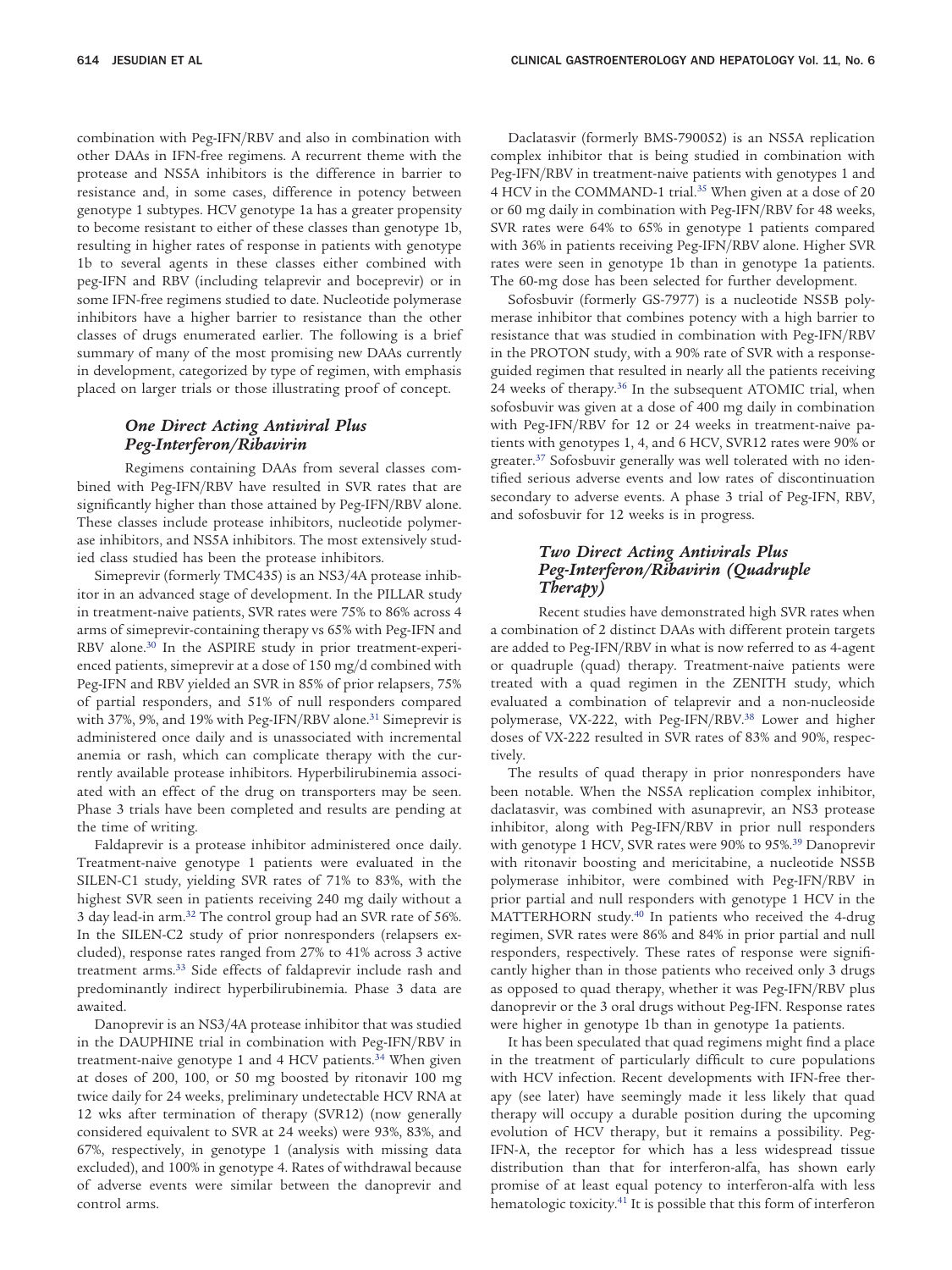could play a role in quad regimens in the future should there be a role for them.

#### *Interferon-Free Regimens*

Since its inception, IFN-based HCV therapy has been plagued by poor tolerability and significant side effects. Until very recently, patients with contraindications or an inability to tolerate therapy with Peg-IFN had no alternative options for treatment of their HCV infection. The development of DAAs has enabled investigators to pursue the most coveted goal in the history of HCV therapy, the ability to eradicate HCV without IFN in an all-oral combination of anti-HCV agents. The era of IFN-free therapy was ushered in by the INFORM-1 study, which showed marked viral suppression with 2 weeks of treatment when the protease inhibitor danoprevir was combined with the nucleotide polymerase inhibitor mericitabine[.42](#page-6-4)

Lok et al<sup>43</sup> showed proof of concept for the curability of HCV infection without IFN by combining the NS5A replication complex inhibitor daclatasvir with the NS3 protease inhibitor asunaprevir in 11 patients with genotype 1 HCV who previously had not responded to Peg-IFN/RBV. In this small phase 2a study, 4 patients treated with 24 weeks of the 2-DAA combination achieved SVR without IFN: 2 of 9 with genotype 1a and 2 of 2 with genotype 1b. Chayama et al<sup>44</sup> validated these findings by showing a 100% SVR rate in 9 prior null responders with genotype 1b HCV who completed therapy with 24 weeks of the identical IFN-free regimen of daclatasvir and asunaprevir alone. In a larger cohort of null responders given 24 weeks of daclatasvir 60 mg once daily and asunaprevir 200 mg daily or twice daily, SVR occurred in 65% and 89% of genotype 1b–infected patients, respectively[.39](#page-6-1) In contrast, high rates of virologic breakthrough and low rates of SVR were observed in genotype 1a patients given the same regimen even when RBV was added. Another study showing markedly disparate results between genotype 1a and 1b patients was the INFORM-SVR trial, which evaluated a combination of danoprevir, mericitabine, and RBV for 24 weeks.<sup>45</sup> Compared with an SVR rate of 71% in genotype 1b patients, SVR occurred in only 26% of those with genotype 1a.

Along with the initial study by Lok et al, $43$  early evidence for the curability of HCV infection without Peg-IFN came from the ELECTRON study of the nucleotide polymerase inhibitor sofosbuvir[.46](#page-6-8) Forty patients with genotypes 2 or 3 infection received sofosbuvir 400 mg daily plus RBV for 12 weeks with varying durations of Peg-IFN in 3 arms, and, in 1 arm, no Peg-IFN. All (100%) of patients had SVR. In an additional group of 10 patients who received sofosbuvir monotherapy, all patients responded, but 4 patients relapsed, yielding an SVR rate of 60%. In 2 additional arms of the study evaluating patients with genotype 1 infection, 21 of 25 (84%) previously untreated patients had an SVR with 12 weeks of sofosbuvir plus RBV, whereas only 1 in 10 (10%) of prior null responders had SVR. Two additional studies of sofosbuvir plus RBV have yielded lower SVR rates in previously untreated patients. In the QUAN-TUM study, SVR rates of 59% were obtained, whereas in a study conducted at the National Institutes of Health the SVR rate was 72%[.47,48](#page-6-9)

The importance of both viral and host factors with some antiviral regimens targeting genotype 1 HCV was illustrated by the SOUND-C2 trial, which combined the NS3/4A protease inhibitor faldaprevir with the non-nucleoside NS5B inhibitor

BI 207127 with and without RBV in treatment-naive patients with genotype 1 HCV.<sup>49</sup> The SVR12 rate in patients given all 3 drugs for 28 weeks in the arm receiving the non-nucleoside agent twice daily was 69%, which was significantly higher than the SVR12 rate of 39% observed in those patients receiving the 2 DAAs without RBV. Response rates were much higher in genotype 1b than 1a patients (85% vs 43%), and much higher in genotype 1a patients with the favorable IL-28B CC genotype than the less favorable CT or TT genotypes. A subset analysis of cirrhotic patients showed encouraging rates of response[.50](#page-6-11)

Further studies using various combinations of DAAs provided additional evidence for the importance of host factors in addition to viral factors in determining response to IFN-free regimens, including IFN nonresponsiveness and IL-28B genotype. When Poordad et al<sup>51</sup> combined the NS3 protease inhibitor ABT-450 (combined with low-dose ritonavir) with the nonnucleoside NS5B polymerase inhibitor ABT-333 and RBV, treatment-naive patients had higher SVR rates (93%–95%) than prior nonresponders (47%).

In the initial wave of IFN-free trials suggesting that both viral and host factors were involved in mediating response to several regimens, it was particularly surprising that prior nonresponse to IFN-based therapy was an adverse predictor of response to IFN-free regimens. These observations posed the compelling question of whether optimized antiviral regimens could overcome the impact of both viral and host factors on response. The most recently studied regimens indeed appear to diminish the impact of both viral and host factors by showing extremely high SVR rates across genotype subtypes regardless of prior treatment status. Increasingly, it appears that such combinations of all-oral agents will attain SVR in most patients with HCV infection.

In the AVIATOR trial, studying the IFN-free combination of 3 DAAs (ABT-450/r, an NS3/4A protease inhibitor with ritonavir boosting  $+$  ABT-267, an NS5A inhibitor  $+$  ABT-333, an NS5B polymerase inhibitor) in combination with RBV in treatment-naive and prior null -responders with genotype 1 HCV, treatment with the all-oral, 4-drug regimen resulted in SVR12 in 98% of patients who received all 4 drugs ( $n = 75$ ): 100% in genotype 1b patients and 96% in genotype 1a patients.<sup>52</sup> SVR rates were 85% to 90% in patients who received ABT-450/r plus 2 of 3 of the other drugs, as well as in an arm containing all 4 drugs given for only 8 weeks. In prior null responders receiving all 4 drugs for 12 weeks, the SVR12 rate was 93%: 100% in genotype 1b and 89% in genotype 1a (42 of 45 patients). The nucleotide inhibitor sofosbuvir was studied in combination with the NS5A inhibitor GS-5885 and RBV in genotype 1 patients in an extension of the ELECTRON study[.53](#page-6-14) The 3-drug regimen achieved SVR4 in 100% (25 of 25) of treatment-naive genotype 1 HCV patients and also in 100% (9 of 9) of prior null responder genotype 1 patients.

The combination of the NS5A inhibitor daclatasvir with the NS5B polymerase inhibitor sofosbuvir, with or without RBV, has yielded equally remarkable SVR rates in treatment-naive patients[.54](#page-6-15) SVR24 was observed in 100% of treatment-naive genotype 1 patients treated with a 24-week course of the IFNfree regimen, with the exception of only 1 patient who appeared to be re-infected with a different virus at week 24, and in 93% of treatment-naive genotypes 2 and 3 patients treated with the 24-week course. In a group with genotype 1 treated for only 12 weeks, with or without RBV, SVR4 rates were 95% to 98%, with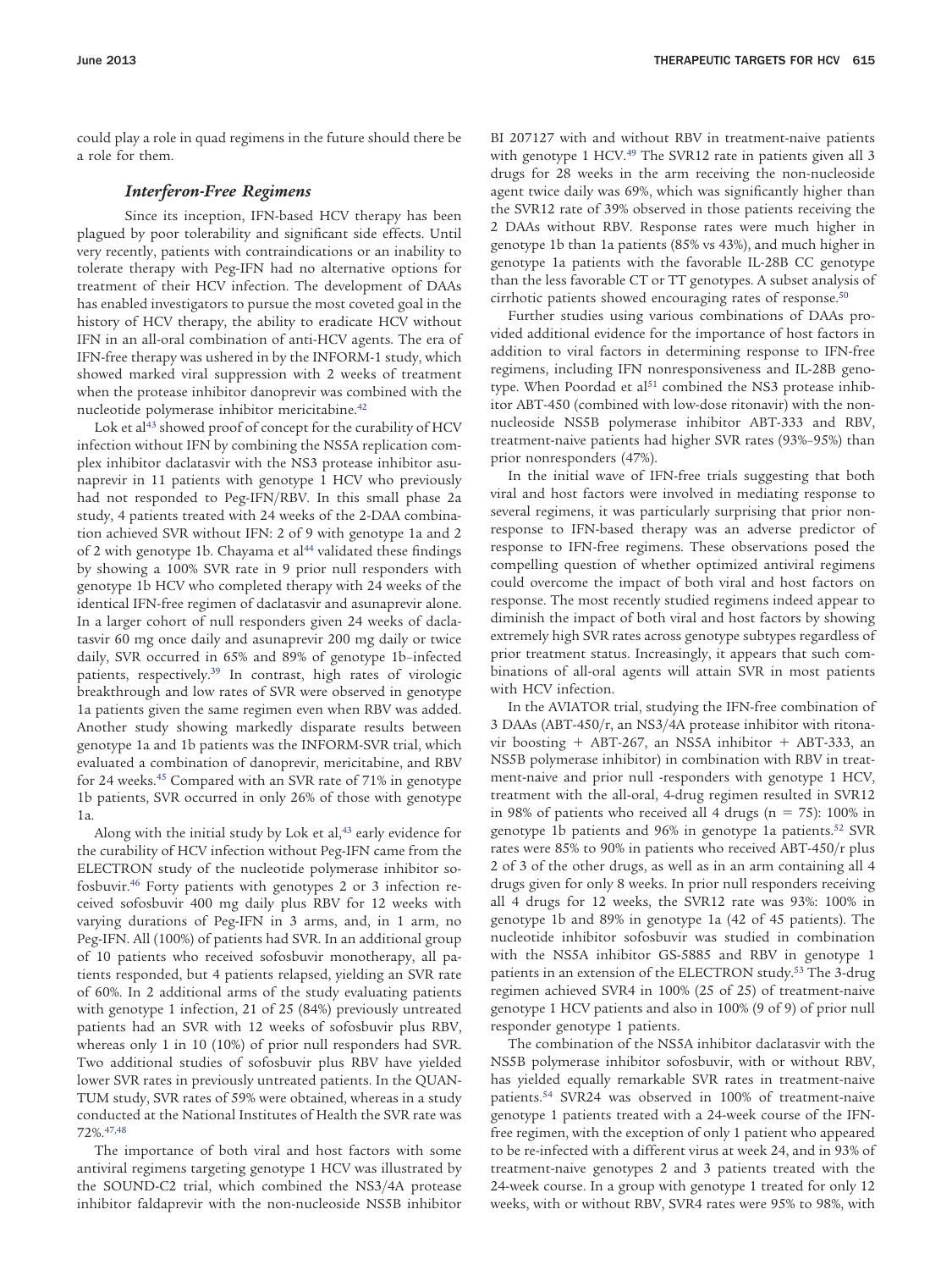all 3 patients who failed to have SVR4 going on to have SVR12 (2 patients were missing data at week 4, and 1 patient had undetectable HCV RNA at post-treatment week 2 and low-level viremia at week 4). The implication of these results is that a 2-drug, RBV-free regimen can achieve nearly universal SVR with 12 weeks of therapy, at least in treatment-naive noncirrhotic patients. A study of this regimen in patients who have failed protease inhibitor therapy is ongoing. As with most of the studies cited here, cirrhotic patients were not included and further studies in these patients with IFN-free therapy are essential.

### **Alternative Strategies**

Most patients are expected to respond to a combination of the 3 DAA classes described earlier. However, several hardto-treat populations may require alternative or additional therapies. There are many alternative antiviral strategies under investigation, some of which already have progressed into clinical trials. These include DAAs directed against other viral proteins, drugs that interfere with host factors required in the HCV life cycle, and entry inhibitors. New DAA classes currently being studied are directed against NS2, the helicase domain in NS3 and NS4B. Of these, the NS4B inhibitor clemizole has been started in clinical studies, the results of which are pending, whereas NS2 and NS3 helicase inhibitors currently remain in preclinical development.<sup>55</sup>

A second strategy is to interfere with host factors that are essential for HCV replication. The most advanced in clinical studies is alisporivir (formerly debio-025), a cyclophilin A antagonist. Cyclophilins are a family of ubiquitously expressed peptidyl-prolyl isomerases that accelerate protein folding and assembly. Cyclophilin A is inhibited by cyclosporin A and subsequent investigations showed it to interact both with the NS5B polymerase to enhance its affinity for viral RNA and enzymatically modify domains 2 and 3 of NS5A.<sup>56-58</sup> Alisporivir, a nonimmunosuppressive cyclosporin A analogue, was shown to have clinical efficacy and achieve an SVR rate of 75% when combined with Peg-IFN/RBV for 48 weeks in naive patients[.59](#page-6-18) Early observations also suggested activity of this agent in patients who had failed to respond to a previous course of Peg-IFN/RBV.<sup>60</sup> Moreover, it also has shown promise against genotypes 2 and 3 in a trial in which the drug was administered with or without RBV, with Peg-IFN added (along with RBV in the RBV-free arm) from weeks 6 to 24 if HCV RNA was greater than 25 IU/mL at week  $4.61$  $4.61$  Somewhat fewer than half the patients continued without Peg-IFN through the end of therapy, with SVR rates up to 90% in these patients. A cluster of pancreatitis cases in the phase 3 development program containing interferon-based regimens resulted in this combination being put on hold. The high barrier of resistance and pangenotypic coverage of this drug leave open the possibility that it, or other drugs in this class, will be studied further in IFN-free regimens, even if studies of alisporivir with Peg-IFN/RBV are not resumed.

A different approach is represented by the antisense oligonucleotide miravirsen, which interferes with micro-RNA-122, a liver-specific micro-RNA that is essential for HCV replication.<sup>62</sup> Miravirsen monotherapy was able to suppress HCV RNA in a dose-dependent fashion and at the highest dose, 4 out of 9 patients became undetectable[.63](#page-6-22) Irrespective of the amount of viral suppression no breakthrough was observed, illustrating

that interfering with host factor may be less prone to viral escape.

Another potential strategy is the prevention of viral entry into hepatocytes, either through broadly neutralizing antibodies or by blocking one of the entry factors.<sup>64-66</sup> One of these strategies led to the development of ITX-5061, a small molecule inhibitor of the entry factor SRB1, which currently is in phase 2 trials. These novel therapeutic strategies are unlikely to become standard of care, but may serve a need in certain difficultto-treat subpopulations.

#### **Safety Considerations**

As we progress toward the removal of interferon from our treatment regimens, the safety features, pharmacokinetics, metablic pathways, and potential for drug-drug interactions of new drugs require close attention. Anemia, though less pronounced without interferon, will still be an issue in some patients if ribavirin is a component of therapy, along with the drug's teratogenicity. Unlike telaprevir or boceprevir, the newer protease inhibitors do not appear to be associated with incremental hemoglobin declines, and rash is either less common or not seen with greater frequency than peginterferon and ribavirin alone. While cases of ALT elevation have been reported with certain investigational protease inhibitors, the isolated hyperbilirunemia induced by others in advanced development, related to a transporter effect and/or interactions with UDPglucuronyl transferase, is of minimal clinical significance. The NS5A inhibitor class appears to combine potent viral suppression with an excellent safety profile thus far. The experience with INX-189, a guanosine nucleotide polymerase inhibitor which had its development halted because of cardiac and renal toxicity, has been a sobering reminder of how quickly a drug can fall from the perception of great promise to nonviability. The development of at least one other guanosine analogue, which had not been associated with toxicity thus far, was halted based on the experience with INX-189. Reassurance about the nucleotide polymerase class in general is provided by the favorable safety profile of sofosbuvir, a uridine analogue, after extensive studies. Another uridine analogue, VX-135, is earlier in development.

#### **Conclusions**

The era of DAA therapy in the treatment of hepatitis C is evolving rapidly. The leap forward from the initial proof of concept that HCV infection can be cured without IFN to showing that cure can be attained in an extraordinarily high proportion of patients has occurred more quickly than most observers had anticipated. We have an increasingly clear understanding of what components of an antiviral regimen are necessary to maximize SVR across patient groups. Whether a nucleotidecontaining regimen requires 1 to 2 fewer drugs to optimize the chance of response, particularly across genotype 1 subtypes as suggested thus far, remains to be fully determined. Additional studies are needed to establish whether an optimized regimen in treatment-naive patients will suffice in prior nonresponders. Patients with cirrhosis who have impaired responses to interferon-based therapy, require evaluation to determine whether they require additional drugs or longer durations of therapy. Other groups requiring specific focus include HIV co-infected persons, decompensated cirrhotic patients, liver transplant recip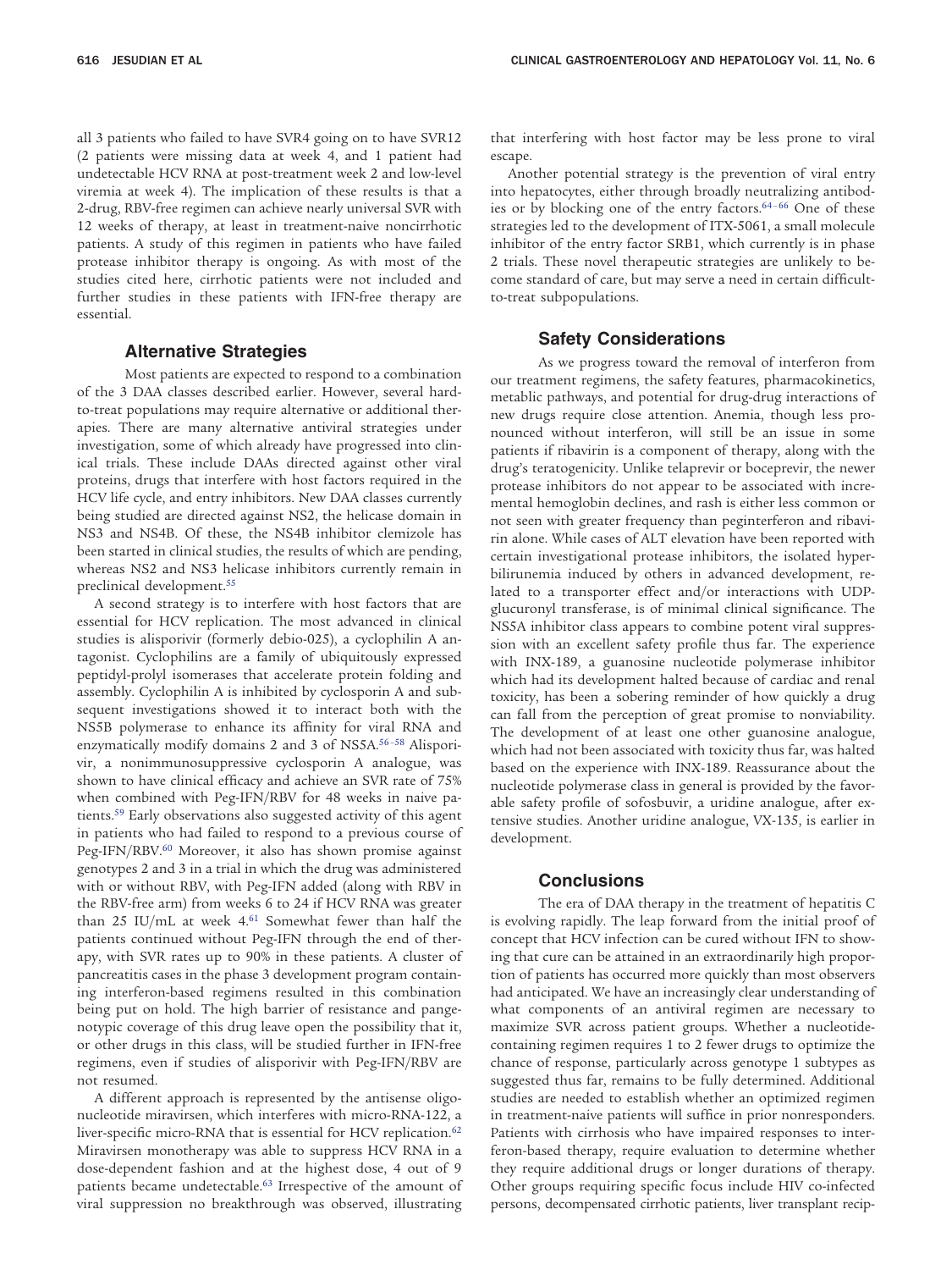ients, and patients with renal disease. Allowing for some variability between HCV genotypes, it seems likely that there will be a transition period during which several new drugs will each be approved for use in combination with interferon and ribavirin, followed by the advent of interferon-free regimens which will become the standard of care for most, if not all, patients.

### **Supplementary Material**

Note: The references for the Appendix will be available online only. To access the references, please visit the online version of *Clinical Gastroenterology and Hepatology* at [www.](http://www.cghjournal.org) [cghjournal.org,](http://www.cghjournal.org) and at [doi:10.1016/j.cgh.2013.04.003.](http://dx.doi.org/10.1016/j.cgh.2013.04.003)

#### **References**

- <span id="page-5-0"></span>1. Wasley A, Alter MJ. Epidemiology of hepatitis C: geographic differences and temporal trends. Semin Liver Dis 2000;20:1–16.
- 2. Armstrong GL, Wasley A, Simard EP, et al. The prevalence of hepatitis C virus infection in the United States, 1999 through 2002. Ann Intern Med 2006;144:705–714.
- <span id="page-5-1"></span>3. Lohmann V, Körner F, Koch J, et al. Replication of subgenomic hepatitis C virus RNAs in a hepatoma cell line. Science 1999; 285:110–113.
- <span id="page-5-3"></span><span id="page-5-2"></span>4. Lemon SM, McKeating JA, Pietschmann T, et al. Development of novel therapies for hepatitis C. Antiviral Res 2010;86:79–92.
- 5. Wakita T, Pietschmann T, Kato T, et al. Production of infectious hepatitis C virus in tissue culture from a cloned viral genome. Nat Med 2005;11:791–796.
- <span id="page-5-4"></span>6. Lindenbach BD, Evans MJ, Syder AJ, et al. Complete replication of hepatitis C virus in cell culture. Science 2005;309:623–626.
- 7. Zeisel MB, Felmlee DJ, Baumert TF. Hepatitis C virus entry. Curr Top Microbiol Immunol 2013;369:87–112.
- <span id="page-5-5"></span>8. Schoggins JW, Rice CM. Innate immune responses to hepatitis C virus. Curr Top Microbiol Immunol 2013;369:219–242.
- 9. Rehermann B. Hepatitis C virus versus innate and adaptive immune responses: a tale of coevolution and coexistence. J Clin Invest 2009;119:1745–1754.
- 10. Kaiser J. Animal models. Advisers urge NIH to scale back chimpanzee research. Science 2013;339:501.
- 11. Park SH, Shin EC, Capone S, et al. Successful vaccination induces multifunctional memory T-cell precursors associated with early control of hepatitis C virus. Gastroenterology 2012;143:1048–1060.
- <span id="page-5-6"></span>12. Davis GL, Alter MJ, El-Serag H, et al. Aging of hepatitis C virus (HCV)-infected persons in the United States: a multiple cohort model of HCV prevalence and disease progression. Gastroenterology 2010;138:513–521.
- <span id="page-5-7"></span>13. Swain MG, Lai MY, Shiffman ML, et al. A sustained virologic response is durable in patients with chronic hepatitis C treated with peginterferon alfa-2a and ribavirin. Gastroenterology 2010; 139:1593–1601.
- <span id="page-5-8"></span>14. Conjeevaram HS, Fried MW, Jeffers LJ, et al. Peginterferon and ribavirin treatment in African American and Caucasian American patients with hepatitis C genotype 1. Gastroenterology 2006;131:470–477.
- 15. Reddy KR, Shiffman ML, Rodriguez-Torres M, et al. Induction pegylated interferon alfa-2a and high dose ribavirin do not increase SVR in heavy patients with HCV genotype 1 and high viral loads. Gastroenterology 2010;139:1972–1983.
- 16. Romero-Gómez M, Del Mar Viloria M, Andrade RJ, et al. Insulin resistance impairs sustained response rate to peginterferon plus ribavirin in chronic hepatitis C patients. Gastroenterology 2005; 128:636–641.
- 17. Martinot-Peignoux M, Marcellin P, Pouteau M, et al. Pretreatment serum hepatitis C virus RNA levels and hepatitis C virus genotype are the main and independent prognostic factors of sustained response to interferon alfa therapy in chronic hepatitis C. Hepatology 1995;22:1050–1056.
- 18. Ge D, Fellay J, Thompson AJ, et al. Genetic variation in IL28B predicts hepatitis C treatment-induced viral clearance. Nature 2009;461:399–401.
- <span id="page-5-9"></span>19. Simmonds P, Alberti A, Alter HJ, et al. A proposed system for the nomenclature of hepatitis C viral genotypes. Hepatology 1994; 19:1321–1324.
- 20. Dusheiko G, Schmilovitz-Weiss H, Brown D, et al. Hepatitis C virus genotypes: an investigation of type-specific differences in geographic origin and disease. Hepatology 1994;19:13–18.
- <span id="page-5-10"></span>21. Davis GL, Lau JY. Factors predictive of a beneficial response to therapy of hepatitis C. Hepatology 1997;26(Suppl 1):122S–127S.
- 22. McHutchison JG, Lawitz EJ, Shiffman ML, et al. Peginterferon alfa-2b or alfa-2a with ribavirin for treatment of hepatitis C infection. N Engl J Med 2009;361:580–593.
- <span id="page-5-11"></span>23. Jacobson IM, McHutchison JG, Dusheiko G, et al. Telaprevir for previously untreated chronic hepatitis C virus infection. N Engl J Med 2011;364:2405–2416.
- <span id="page-5-13"></span><span id="page-5-12"></span>24. Zeuzem S, Andreone P, Pol S, et al. Telaprevir for retreatment of HCV infection. N Engl J Med 2011;364:2417–2428.
- <span id="page-5-14"></span>25. Incivek [package insert]. Cambridge, MA: Vertex Pharmaceuticals, Inc, 2012.
- 26. Buti M, Agarwal K, Horsmans YJ, et al. OPTIMIZE trial: noninferiority of twice-daily telaprevir versus administration every 8 hours in treatment-naive, genotype 1 HCV infected patients (abstr). Hepatology 2012;56:1521A–1522A.
- <span id="page-5-15"></span>27. Poordad F, McCone J, Bacon BR, et al. Boceprevir for untreated chronic HCV genotype 1 infection. N Engl J Med 2011;364:1195–1206.
- 28. Bacon BR, Gordon SC, Lawitz E, et al. Boceprevir for previously treated chronic HCV genotype 1 infection. N Engl J Med 2011; 364:1207–1217.
- <span id="page-5-17"></span><span id="page-5-16"></span>29. Victrelis [package insert]. Whitehouse Station, NJ: Merck & Co, Inc, 2011.
- 30. Fried M, Buti M, Dore GJ, et al. TMC-435 in combination with peginterferon and ribavirin in treatment-naïve HCV genotype 1 patients: final analysis of the PILLAR phase study (abstr). Hepatology 2011;54(Suppl):1429A.
- <span id="page-5-18"></span>31. Zeuzem S, Berg T, Gane E. TMC435 in HCV genotype 1 patients who have failed previous pegylated interferon/ribavirin treatment: final SVR24 results of the ASPIRE trial (abstr). J Hepatol 2012;56(Suppl 2):S1–S12.
- <span id="page-5-19"></span>32. Sulkowski MS, Ceasu E, Asselah T, et al. SILEN-C1: sustained virologic response (SVR) and safety of BI1201335 combined with peginterferon alfa-2a and ribavirin (P/R) in treatment-naive patients with chronic genotype 1 HCV infection (abstr). J Hepatol 2011;54(Suppl 1):S27.
- <span id="page-5-20"></span>33. Sulkowski MS, Bourliere M, Bronowicki J-P, et al. SILEN-C2: sustained virologic response (SVR) and safety of BI1201335 combined with peginterferon alfa-2a and ribavirin (P/R) in chronic HCV genotype 1 patients with non-response to P/R (abstr). J Hepatol 2011;54(Suppl 1):S30.
- <span id="page-5-21"></span>34. Everson GT, Cooper C, Hezode C, et al. High SVR24 rates with ritonavir-boosted danoprevir plus pegIFN alfa-2a (40KD)/RBV in HCV genotype 1 or 4 patients in the DAUPHINE study (abstr). Hepatology 2012;56(Suppl 4):552A.
- <span id="page-5-22"></span>35. Hezode C, Hirschfield GM, Ghesquiere W, et al. Daclatasvir, an NS5A replication complex inhibitor, combined with peginterferon alfa-2a and ribavirin in treatment-naïve HCV-genotype 1 or 4 subjects: phase 2b COMMAND study (abstr). Hepatology 2012; 56(Suppl 4):553A.
- <span id="page-5-23"></span>36. Lawitz E, Lalezari JP, Hassanein T, et al. PROTON: PSI-7977 & Peg/RBV in treatment-naïve patients with HCV GT1: sustained virologic response (abstr). Hepatology 2011;54(Suppl 1):474A.
- <span id="page-5-24"></span>37. Hassanein T, Lawitz E, Crespo I, et al. Once daily sofosbuvir (GS-7977) plus PEG/RBV: high early response rates are maintained during post-treatment follow-up in treatment-naive patients with HCV genotype 1, 4, and 6 infection in the ATOMIC study (abstr). Hepatology 2012;56(Suppl 4):307A.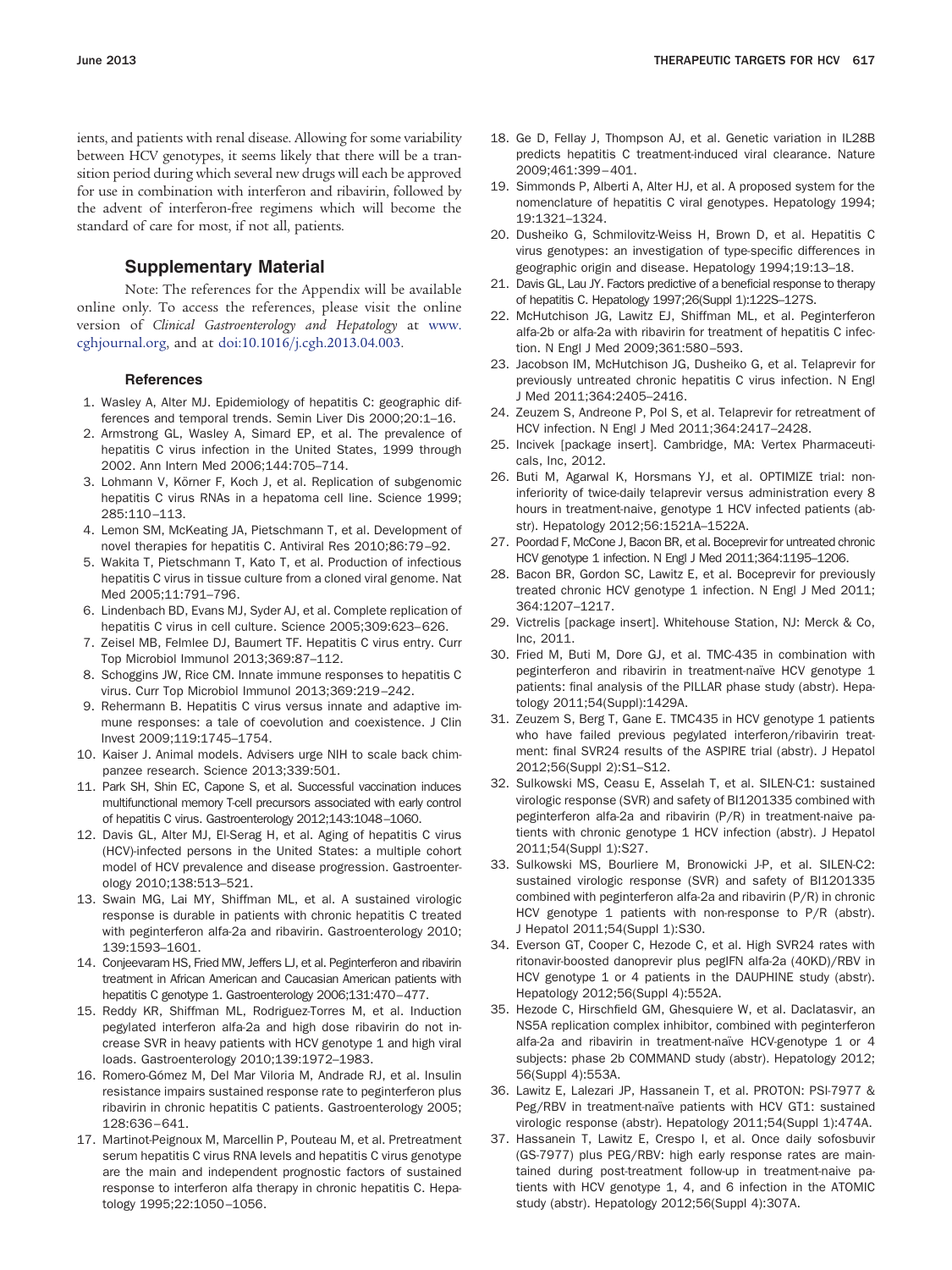- <span id="page-6-0"></span>38. Jacobson IM, Sulkowski MS, Gane EJ, et al. VX-222, telaprevir, and ribavirin in treatment-naïve patients with genotype 1 chronic hepatitis C: results of the ZENITH study interferon-free regimen (abstr). Hepatology 2012;56(Suppl 4):308A.
- <span id="page-6-1"></span>39. Lok AS, Gardiner DF, Hezode C, et al. Sustained virologic response in chronic HCV genotype (GT)-1-infected null responders with combination of daclatasvir (DCV; NS5A inhibitor) and asunaprevir (ASV; NS3 inhibitor) with or without peginterferon alfa-2a/ribavirin (PEG/RBV) (abstr). Hepatology 2012;56(Suppl 4):230A.
- <span id="page-6-2"></span>40. Feld JJ, Jacobson IM, Jensen DM, et al. Up to 100% SVR4 rates with ritonavir-boosted danoprevir (DNVr), mericitabine (MCB), and ribavirin  $(R)$   $\pm$  peginterferon alfa-2a (40KD) (P) in HCV genotype 1-infected partial and null responders: results from the MATTER-HORN study (abstr). Hepatology 2012;56(Suppl 4):231A–232A.
- <span id="page-6-3"></span>41. Zeuzem S, Arora S, Bacon B, et al. Pegylated interferon-lambda (PEGIFN) shows superior viral response with improved safety and tolerability versus PEGIFN $\alpha$ -2A in HCV patients (G1/2/3/4): EMERGE phase IIB through week 12 (abstr). J Hepatol 2011; 54(Suppl 1):S538–S539.
- <span id="page-6-4"></span>42. Gane EJ, Roberts SK, Stedman CA, et al. Oral combination therapy with a nucleoside polymerase inhibitor (RG7128) and danoprevir for chronic hepatitis C genotype 1 infection (INFORM-1): a randomised, double-blind, placebo-controlled, dose-escalation trial. Lancet 2010;376:1467–1475.
- <span id="page-6-5"></span>43. Lok AS, Gardiner DF, Lawitz E, et al. Preliminary study of two antiviral agents for hepatitis C genotype 1. N Engl J Med 2012; 366:216–224.
- <span id="page-6-6"></span>44. Chayama K, Takahashi S, Toyota J, et al. Dual therapy with the nonstructural protein 5A inhibitor, daclatasvir, and the nonstructural protein 3 protease inhibitor, asunaprevir, in hepatitis C virus genotype 1binfected null responders. Hepatology 2012;55:742–748.
- <span id="page-6-7"></span>45. Gane EJ, Pockros P, Zeuzem S, et al. Interferon-free treatment with a combination of mericitabine and donoprevir/r with and without ribavirin in treatment-naïve HCV genotype-1 infected patients (abstr). J Hepatol 2012;56 (Suppl 2):S477-S478.
- <span id="page-6-8"></span>46. Gane EJ, Stedman CA, Hyland RH, et al. Nucleotide polymerase inhibitor sofosbuvir plus ribavirin for hepatitis C. N Engl J Med 2013;368:34–64.
- <span id="page-6-9"></span>47. Gilead Sciences. (Press release). Gilead announces early sustained virologic response rates for GS-7977 plus ribavirin in genotype 1 treatment naive hepatitis C patients-Interim results reported from ELECTRON and QUANTUM studies, 2012. Available from: [http://www.gilead.com/pr\\_1684792.](http://www.gilead.com/pr_1684792) Accessed: January 24, 2013.
- 48. Osinusi A, Heytens L, Lee YJ, et al. High efficacy of GS-7977 in combination with low or full dose ribavirin for 24 weeks in difficult to treat HCV infected genotype 1 patients. Hepatology 2012; 56(Suppl 4):230A.
- <span id="page-6-10"></span>49. Zeuzem S, Soriano V, Asselah T, et al. Interferon (IFN)-free combination treatment with the HCV NS3/4A protease inhibitor BI 201335 and the non-nucleoside NS5B inhibitor BI 207127  $\pm$ ribavirin (R): final results of SOUND-C2 and predictors of response (abstr). Hepatology 2012;56(Suppl 4):308A–309A.
- <span id="page-6-11"></span>50. Soriano V, Gane E, Angus P, et al. Efficacy and safety of the interferon (IFN)-free combination of BI 201335  $+$  BI 207127  $+/-$  ribavirin in treatment-naïve patients with HCV genotype (GT) 1 infection and compensated liver cirrhosis: results from the SOUND-C2 study (abstr). Hepatology 2012;56(Suppl 4):234A.
- <span id="page-6-12"></span>51. Poordad F, Lawitz E, Kowdley KV, et al. Exploratory study of oral combination antiviral therapy for hepatitis C. N Engl J Med 2013; 368:45–53.
- <span id="page-6-13"></span>52. Kowdley KV, Lawitz E, Poordad F, et al. A 12-week interferon-free treatment regimen with ABT-450/r, ABT-267, ABT-333, and ribavirin achieves SVR12 rates (observed data) of 99% in treatmentnaive patients and 93% in prior null responders with HCV genotype 1 infection (abstr). Hepatology 2012;56:1515A–1516A.
- <span id="page-6-14"></span>53. Gane EJ, Stedman CA, Hyland RH, et al. Once daily sofosbuvir (GS-

7977) plus ribavirin in patients with HCV genotypes 1, 2, and 3: the ELECTRON trial (abstr). Hepatology 2012;56(Suppl 4):306A–307A.

- <span id="page-6-15"></span>54. Sulkowski M, Gardiner DF, Rodriguez-Torres M, et al. High rate of sustained virologic response with the all-oral combination of daclatasvir (NS5A inhibitor) plus sofosbuvir (nucleotide NS5B inhibitor), with or without ribavirin, in treatment-naïve patients chronically infected with HCV genotype 1, 2, or 3 (abstr). Hepatology 2012;56:1516A.
- <span id="page-6-16"></span>55. Cho NJ, Dvory-Sobol H, Lee C, et al. Identification of a class of HCV inhibitors directed against the nonstructural protein NS4B. Sci Transl Med 2010;2:15ra6.
- <span id="page-6-17"></span>56. Ciesek S, Steinmann E, Wedemeyer H, et al. Cyclosporine A inhibits hepatitis C virus nonstructural protein 2 through cyclophilin A. Hepatology 2009;50:1638–1645.
- 57. Liu Z, Yang F, Robotham JM, et al. Critical role of cyclophilin A and its prolyl-peptidyl isomerase activity in the structure and function of the hepatitis C virus replication complex. J Virol 2009;83: 6554–6565.
- 58. Verdegem D, Badillo A, Wieruszeski JM, et al. Domain 3 of NS5A protein from the hepatitis C virus has intrinsic alpha-helical propensity and is a substrate of cyclophilin A. J Biol Chem 2011; 286:20441–20454.
- <span id="page-6-18"></span>59. Flisiak R, Pawlotsky JM, Crabbe R, et al. Once daily alisporivir (DEB025) plus Peg-IFN- $\alpha$ Ifa-2A/ribavirin results in superior sustained virologic response (SVR24) in chronic hepatitis C genotype 1 treatment-naïve patients—the ESSENTIAL study. J Hepatol 2011;54:S2.
- <span id="page-6-19"></span>60. Nelson DR, Ghalib RH, Sulkowski M, et al. Efficacy and safety of the cyclophilin inhibitor Debio 025 in combination with pegylated interferon alpha-2A and ribavirin in previously null-responder genotype 1 HCV patients. J Hepatol 2009;50:S40.
- <span id="page-6-20"></span>61. Pawlotsky JM, Sarin SK, Foster GR, et al. Alisporivir plus ribavirin achieves high rates of sustained HCV clearance (SVR24) as interferon (IFN)-free or IFN-add-on regimen in treatment-naive patients with HCV GT2 or GT3: final results from VITAL-1 study. Hepatology 2012;56(Suppl 4):233.
- <span id="page-6-21"></span>62. Jopling CL, Yi M, Lancaster AM, et al. Modulation of hepatitis C virus RNA abundance by a liver-specific microRNA. Science 2005; 309:1577–1581.
- <span id="page-6-22"></span>63. Janssen HL, Reesink HW, Lawitz EJ, et al. Treatment of HCV infection by targeting microRNA. N Engl J Med 2013. [Epub ahead of print].
- <span id="page-6-23"></span>64. Morin TJ, Broering TJ, Leav BA, et al. Human monoclonal antibody HCV1 effectively prevents and treats HCV infection in chimpanzees. PLoS Pathog 2012;8:e1002895.
- 65. Meuleman P, Hesselgesser J, Paulson M, et al. Anti-CD81 antibodies can prevent a hepatitis C virus infection in vivo. Hepatology 2008;48:1761–1768.
- 66. Meuleman P, Catanese MT, Verhoye L, et al. A human monoclonal antibody targeting scavenger receptor class B type I precludes hepatitis C virus infection and viral spread in vitro and in vivo. Hepatology 2012;55:364–372.

#### *Reprint requests*

Address requests for reprints to: Ira M. Jacobson, MD, 1305 York Avenue, 4th Floor, New York, NY 10021. e-mail: [imj2001@med.](mailto:imj2001@med.cornell.edu) [cornell.edu;](mailto:imj2001@med.cornell.edu) fax: (646) 962-0433..

#### *Conflicts of interest*

This author discloses the following: Dr Jacobson recieves grant/ research support from AbbVie, Achillion Boehringer Ingelheim, Bristol Myers Squibb, Gilead, Novartis, Pfizer, Roche/Genentech. Schering/ Merck, Tibotec/Janssen, and Vertex. He is also on the speakers' bureau for Bristol Myers Squibb, Gilead, Roche/Genentech, and Vertex. Additionally, he is a consultant/advisor for AbbVie, Achillion,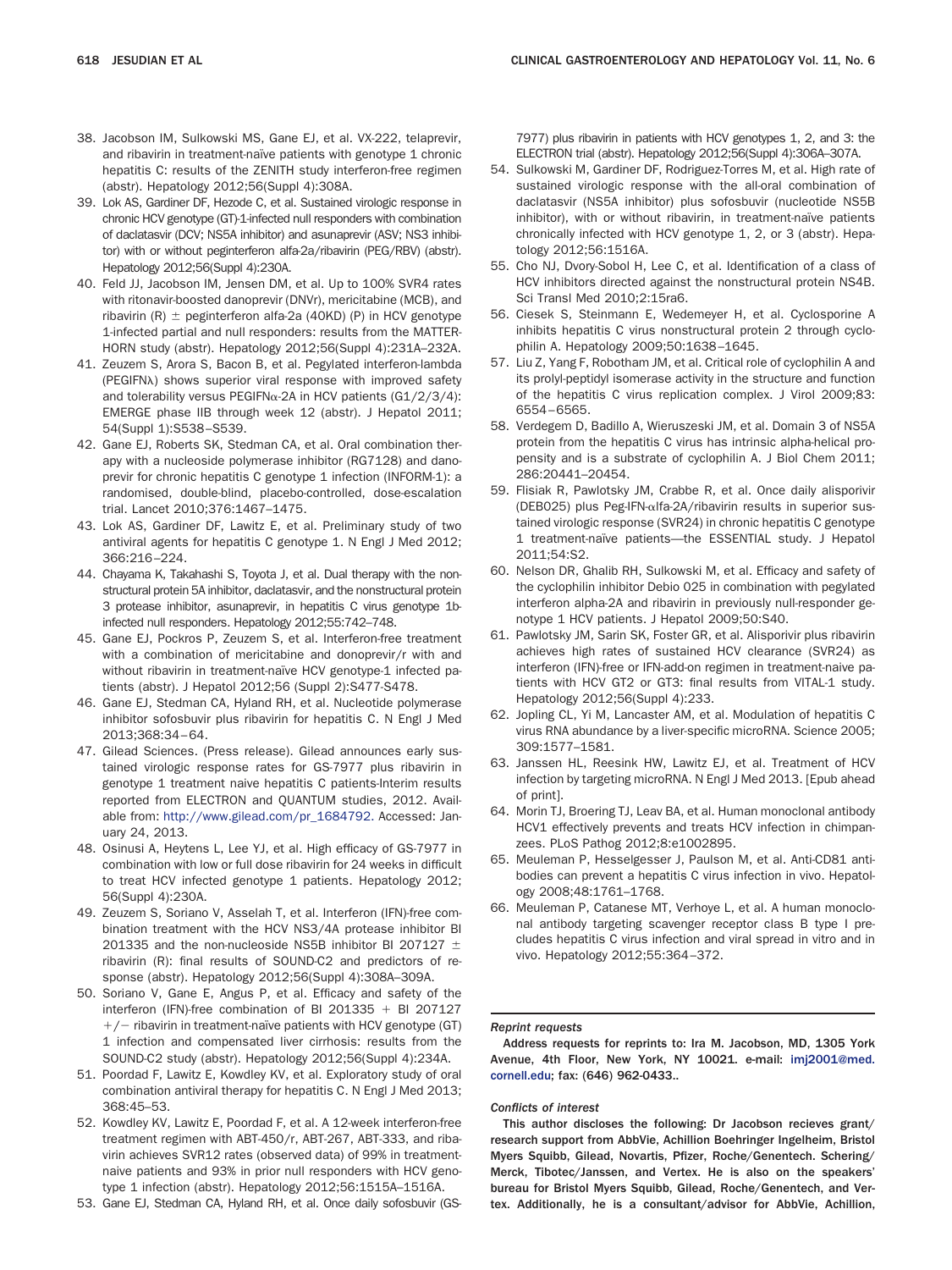Boehringer Ingelheim, Bristol Myers Squibb, Enanta, Gilead, Glaxo Smith Kline, Idenix, Kadmon, Novartis, Presidio, Roche/Genentech, Schering/Merck, Tibotec/Janssen, and Vertex. The remaining authors disclose no conflicts.

### **Appendix**

The following is a brief summary of some of the most notable studies presented at the 48th Annual Meeting of the European Association for the Study of the Liver (EASL) held April 24 –28, 2013, in Amsterdam. References are online only (available at [www.cghjournal.org\)](http://www.cghjournal.org).

Phase 3 data on simeprevir were reported in 2 studies in treatment-naive genotype 1 patients. In both trials, patients were given 24 or 48 weeks of simeprevir + Peg-IFN/ribavirin (PR) depending on response-guided therapy (RGT) criteria. Overall SVR12 with simeprevir was 80%– 81% vs 50% with PR alone.<sup>1,2</sup> In a phase 3 trial of faldaprevir  $+$  PR in similar patients, either of 2 doses of faldaprevir resulted in SVR12 in 79%– 80% vs 52% with PR alone.3 With both drugs, most patients were eligible to stop therapy after 24 weeks. There is no incremental anemia and at most slight increment in rash, with some increase in photosensitivity, with either of these oncedaily protease inhibitors. Both can cause hyperbilirubinemia in the absence of hepatotoxicity.

Results from four phase 3 trials of sofosbuvir (SOF) were presented. In the FISSION trial, a 12-week regimen of SOF/RBV was compared to 24 weeks of PR in treatment-naive genotype 2 and 3 patients.<sup>4</sup> The overall SVR 12 rate was 67% in both groups—97% and 78% with SOF/RBV and PR, respectively, in genotype 2 and 56% and 63%. Cirrhosis impacted upon SVR rates in genotype 3 patients, especially those with cirrhosis. In the FUSION trial, treatment-experienced genotype 2 and 3 patients were treated with 12 or 16 weeks of SOF/RBV.<sup>5</sup> SVR12 rates were 86% and 94% with 12 and 16 weeks, respectively, and 30% and 62%, respectively, in genotype 3 patients. The largest increment in SVR from 12 to 16 weeks was in genotype 3 cirrhotic patients. In the POSITRON trial, IFN-ineligible, -intolerant, or -unwilling genotype 2 or 3 patients received a 12-week regimen of SOF/RBV.6 SVR12 rates were 93% in genotype 2, 61% in genotype 3, 81% in patients without cirrhosis,

and 61% in those with cirrhosis, with cirrhosis having an impact only in genotype 3 patients. A common theme of SOF/RBV therapy was the universal attainment of viral suppression in all patients at week 12, with all virologic failures attributable to relapse and no resistant variants detected in samples from any relapsers. Adverse events of SOF/RBV were similar to those seen with RBV (eg, anemia). Studies assessing longer durations of treatment or the addition of a third agent to SOF/RBV in genotype 3 patients are ongoing. Finally, in the NEUTRINO study of 12 weeks of SOF/PR in genotype 1, 4, 5, and 6 patients demonstrated an overall SVR12 rate was 90% (80% in cirrhotic patients) with only 2% of patients discontinuing for adverse events, setting a new standard for IFN-based therapy.7

Several well-tolerated DAA combination regimens expanded upon the theme reviewed in this article of remarkably high SVR rates with IFN-free therapy. Moreover, the difference in response to DAA regimens between treatment-naive patients and those who had failed previous interferon therapy noted in earlier phase 2 studies appears to be overcome by sufficiently potent antiviral regimens. For example, the results of a 24-week course of daclatasvir combined with sofosbuvir with or without RBV were as dramatic in noncirrhotic genotype 1 telaprevir/ boceprevir prior treatment failures as this combination had been in treatment-naive patients given 12–24 weeks of the same regimens (see review above). One hundred percent of a group of 41 patients who had failed protease inhibitor therapy had SVR12 (1 missing at week 12 had SVR24).8 Another NS5A inhibitor, ledipasvir, was combined with SOF and RBV and yielded SVR12 rates of 100% in 25 treatment-naive and 9 nullresponder patients, respectively.9

An IFN-free regimen of ritonavir-boosted ABT-450, ABT-333, ABT-267 and RBV for 12 or 24 weeks resulted in SVR24 rates of 90 –96% (ITT) in genotype 1 patients who were treatment naive or prior null responders to PR.<sup>10</sup> An IFN- and RBV-free regimen of daclatasvir, asunaprevir, and the non-nucleoside NS5B inhibitor, BMS-791325 at 75 mg BID achieved SVR12 of 94% (ITT) when given for 12 or 24 weeks to treatment-naive genotype 1 noncirrhotic patients.<sup>11</sup> Interim SVR4 rates in patients given BMS-791325 150 mg BID were similarly high.